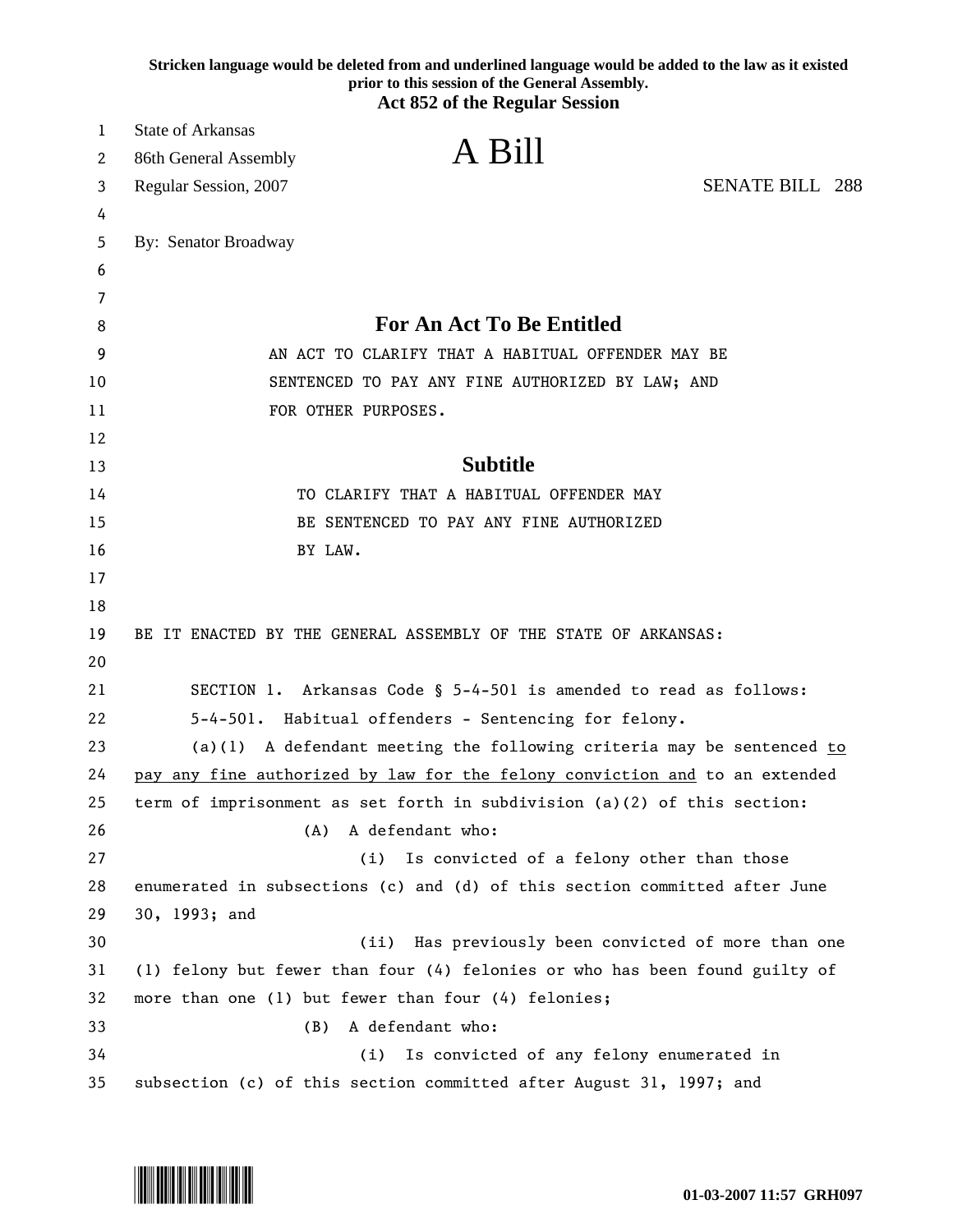1 (ii) Has previously been convicted of more than one 2 (1) felony but fewer than four (4) felonies not enumerated in subsection (c) 3 of this section or who has been found guilty of more than one (1) but fewer 4 than four (4) felonies not enumerated in subsection (c) of this section; or 5 (C) A defendant who: 6 (i) Is convicted of any felony enumerated in 7 subsection (d) of this section committed after August 31, 1997; and 8 (ii) Has previously been convicted of more than one 9 (1) felony but fewer than four (4) felonies not enumerated in subsection (d) 10 of this section or has been found guilty of more than one (1) but fewer than 11 four (4) felonies not enumerated in subsection (d) of this section. 12 (2) The extended term of imprisonment for a defendant described 13 in subdivision (a)(1) of this section is as follows: 14 (A) For a conviction of a Class Y felony, a term of 15 imprisonment of not less than ten (10) years nor more than sixty (60) years, 16 or life; 17 (B) For a conviction of a Class A felony, a term of 18 imprisonment of not less than six (6) years nor more than fifty (50) years; 19 (C) For a conviction of a Class B felony, a term of 20 imprisonment of not less than five (5) years nor more than thirty (30) years; 21 (D) For a conviction of a Class C felony, a term of 22 imprisonment of not less than three (3) years nor more than twenty (20) 23 years; 24 (E) For a conviction of a Class D felony, a term of 25 imprisonment of not more than twelve (12) years; 26 (F) For a conviction of an unclassified felony punishable 27 by less than life imprisonment, a term of imprisonment not more than five (5) 28 years more than the maximum sentence for the unclassified felony; and 29 (G) For a conviction of an unclassified felony punishable 30 by life imprisonment, a term of imprisonment not less than ten (10) years nor 31 more than fifty (50) years, or life. 32 (b)(1) A defendant meeting the following criteria may be sentenced to 33 pay any fine authorized by law for the felony conviction and to an extended 34 term of imprisonment as set forth in subdivision (b)(2) of this section: 35 (A) A defendant who: 36 (i) Is convicted of a felony other than a felony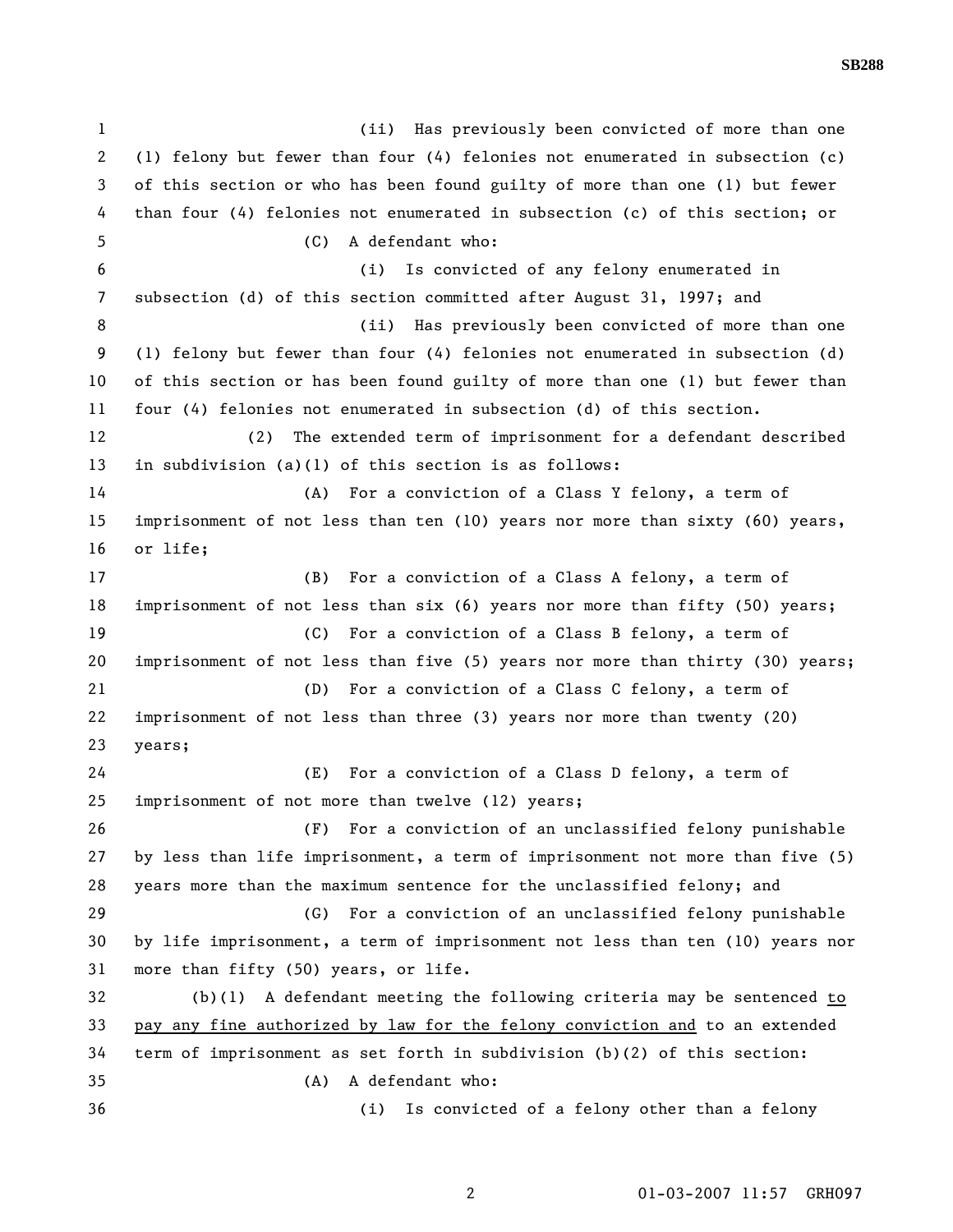1 enumerated in subsections (c) and (d) of this section committed after June 2 30, 1993; and 3 (ii) Has previously been convicted of four (4) or 4 more felonies or who has been found guilty of four (4) or more felonies; 5 (B) A defendant who: 6 (i) Is convicted of any felony enumerated in 7 subsection (c) of this section committed after June 30, 1997; and 8 (ii) Has previously been convicted of four (4) or 9 more felonies not enumerated in subsection (c) of this section or who has 10 been found guilty of four (4) or more felonies not enumerated in subsection 11 (c) of this section; or 12 (C) A defendant who: 13 (i) Is convicted of any felony enumerated in 14 subsection (d) of this section committed after June 30, 1997; and 15 (ii) Has previously been convicted of four (4) or 16 more felonies not enumerated in subsection (d) of this section or who has 17 been found guilty of four (4) or more felonies not enumerated in subsection 18 (d) of this section. 19 (2) The extended term of imprisonment for a defendant described 20 in subdivision (b)(1) of this section is as follows: 21 (A) For a conviction of a Class Y felony, a term of 22 imprisonment of not less than ten (10) years nor more than life; 23 (B) For a conviction of a Class A felony, a term of 24 imprisonment of not less than six (6) years nor more than sixty (60) years; 25 (C) For a conviction of a Class B felony, a term of 26 imprisonment of not less than five (5) years nor more than forty (40) years; 27 (D) For a conviction of a Class C felony, a term of 28 imprisonment of not less than three (3) years nor more than thirty (30) 29 years; 30 (E) For a conviction of a Class D felony, a term of 31 imprisonment of not more than fifteen (15) years; 32 (F) For a conviction of an unclassified felony punishable 33 by less than life imprisonment, a term of imprisonment not more than two (2) 34 times the maximum sentence for the unclassified felony offense; and 35 (G) For a conviction of an unclassified felony punishable 36 by life imprisonment, a term of imprisonment not less than ten (10) years nor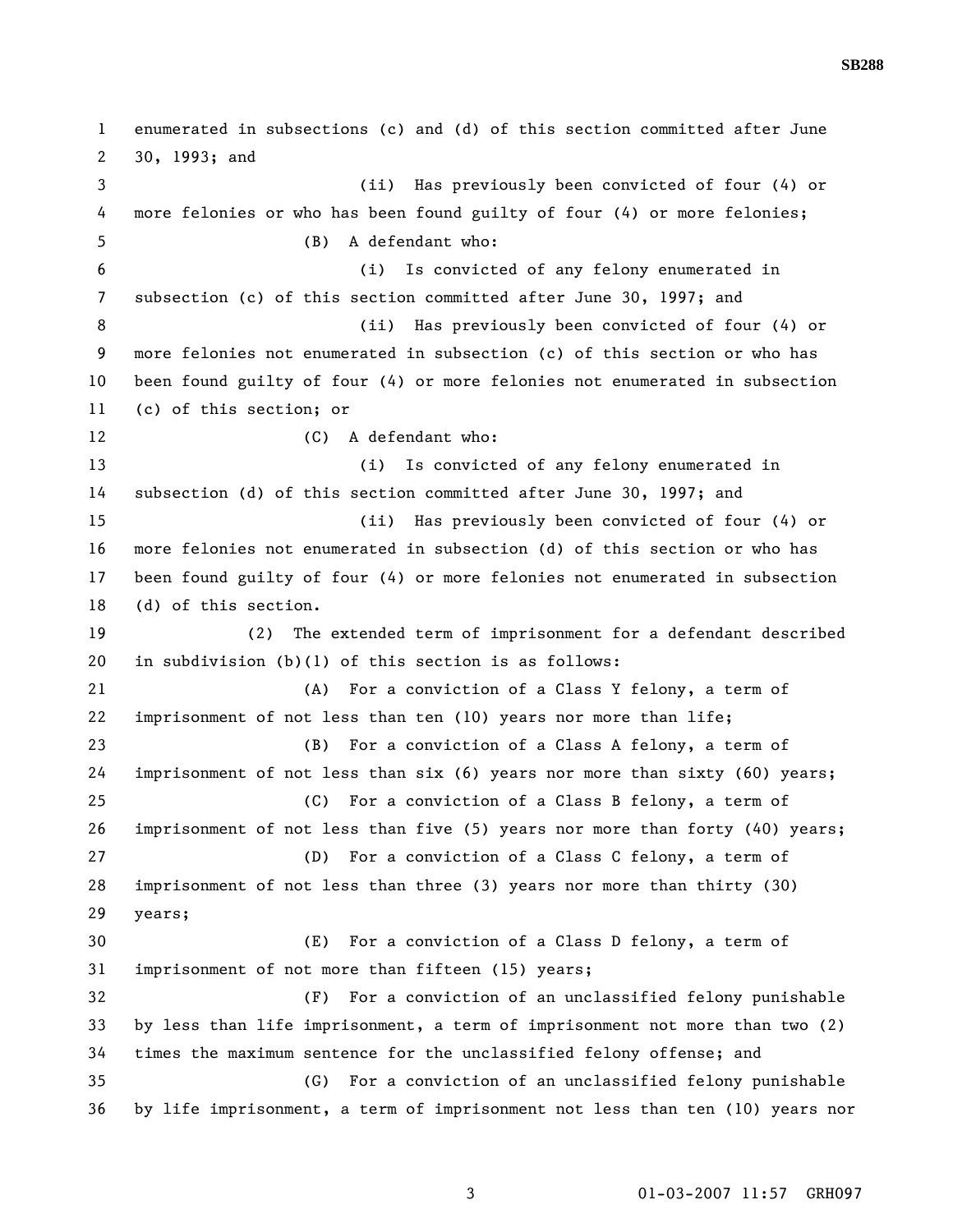1 more than fifty (50) years, or life.

2 (c)(1) Except as provided in subdivision (c)(3) of this section, a 3 defendant who is convicted of a serious felony involving violence enumerated 4 in subdivision (c)(2) of this section and who has previously been convicted 5 of one (1) or more of the serious felonies involving violence enumerated in 6 subdivision (c)(2) of this section may be sentenced to pay any fine 7 authorized by law for the serious felony involving violence conviction and 8 shall be sentenced: 9 (A) To imprisonment for a term of not less than forty (40) 10 years nor more than eighty (80) years, or life; and 11 (B) Without eligibility for parole or community correction 12 transfer except under § 16-93-1302. 13 (2) As used in this subsection, "serious felony involving 14 violence" means: 15 (A) Any of the following felonies: 16 (i) Murder in the first degree, § 5-10-102; 17 (ii) Murder in the second degree, § 5-10-103; 18 (iii) Kidnapping, § 5-11-102, involving an activity 19 making it a Class Y felony; 20 (iv) Aggravated robbery, § 5-12-103; 21 (v) Terroristic act, § 5-13-310, involving an 22 activity making it a Class Y felony; 23 (vi) Rape, § 5-14-103; 24 (vii) Sexual assault in the first degree, § 5-14- 25 124; or 26 (viii) Causing a catastrophe, § 5-38-202(a); or 27 (B) A conviction of a comparable serious felony involving 28 violence from another jurisdiction. 29 (3) A defendant who is convicted of rape, § 5-14-103, or sexual 30 assault in the first degree, § 5-14-124, involving a victim less than 31 fourteen (14) years of age and who has previously been convicted of one (1) 32 or more of the serious felonies involving violence enumerated in subdivision 33 (c)(2) of this section may be sentenced to pay any fine authorized by law for 34 the rape or sexual assault in the first degree conviction and shall be 35 sentenced to life in prison without the possibility of parole. 36 (4)(A) The following procedure governs a trial at which a

4 01-03-2007 11:57 GRH097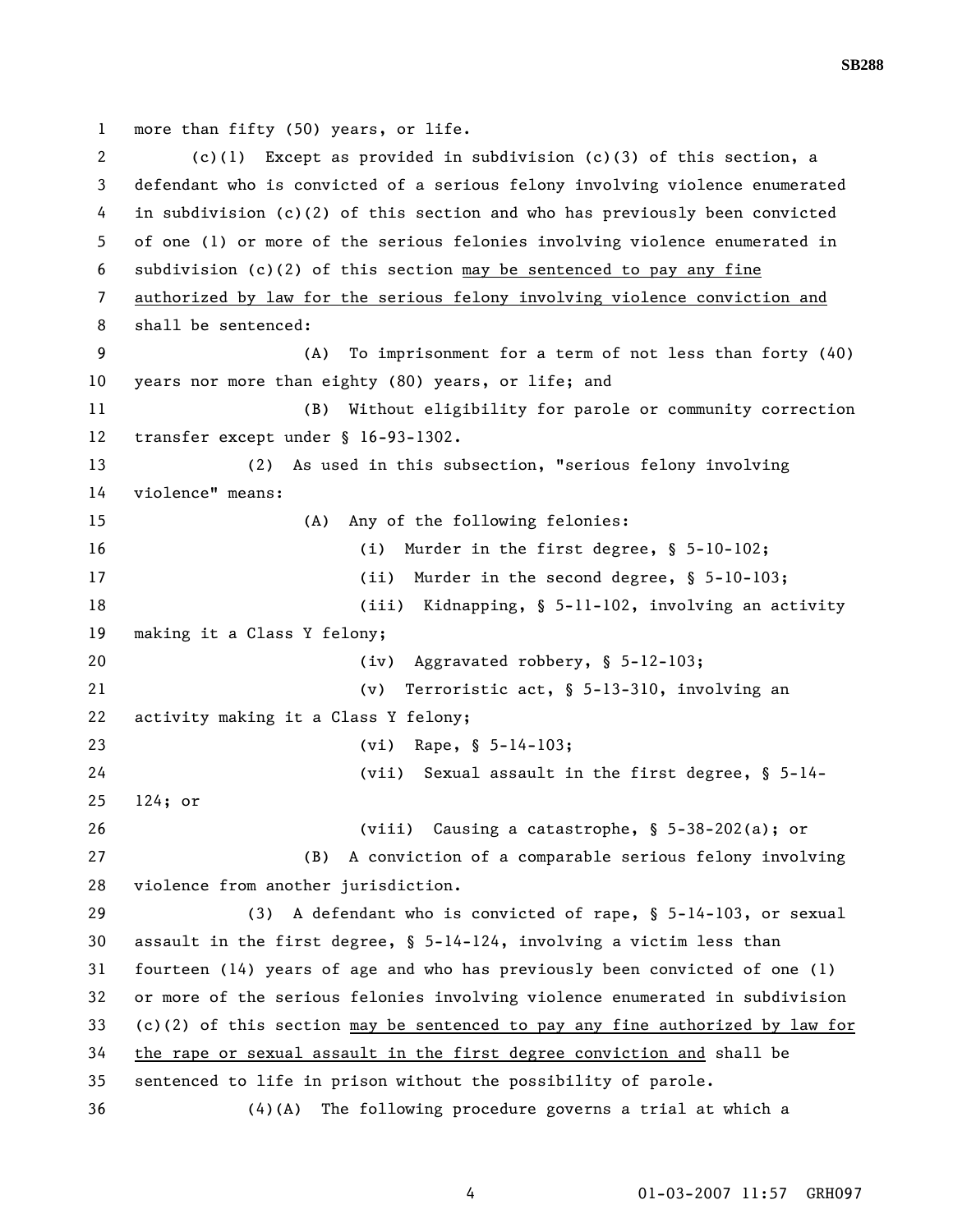1 sentence to an extended term of imprisonment is sought pursuant to this 2 subsection: 3 (i) The jury shall first hear all evidence relevant 4 to the serious felony involving violence with which the defendant is 5 currently charged and shall retire to reach a verdict of guilt or innocence 6 on this charge; 7 (ii)(a) If the defendant is found guilty of the 8 serious felony involving violence, out of the hearing of the jury the trial 9 court shall hear evidence of whether the defendant has pleaded guilty or nolo 10 contendere to or been found guilty of a prior serious felony involving 11 violence and shall determine the number of prior serious felony involving 12 violence convictions, if any. 13 (b) The defendant has the right to hear and 14 controvert evidence described in subdivision (c)(4)(A)(ii)(a) of this section 15 and to offer evidence in his or her support; 16 (iii)(a) The trial court shall then instruct the 17 jury as to the number of prior convictions for a serious felony involving 18 violence and the statutory sentencing range. 19 (b) The jury may be advised as to the nature 20 of a prior serious felony involving violence conviction and the date and 21 place of a prior serious felony involving violence conviction; and 22 (iv) The jury shall retire again and then determine 23 a sentence within the statutory range. 24 (B) The determination of whether a felony conviction from 25 another jurisdiction is comparable to an enumerated serious felony involving 26 violence under Arkansas criminal law lies within the discretion of the trial 27 judge at the time of sentencing. 28 (d)(1) A defendant who is convicted of a felony involving violence 29 enumerated in subdivision (d)(2) of this section and who has previously been 30 convicted of two (2) or more of the felonies involving violence enumerated in 31 subdivision (d)(2) of this section may be sentenced to pay any fine 32 authorized by law for the felony involving violence conviction and shall be 33 sentenced to an extended term of imprisonment without eligibility for parole 34 or community correction transfer except under § 16-93-1302 as follows: 35 (A) For a conviction of a Class Y felony, a term of  $\theta$ 36 imprisonment of not less than life in prison;

**SB288** 

5 01-03-2007 11:57 GRH097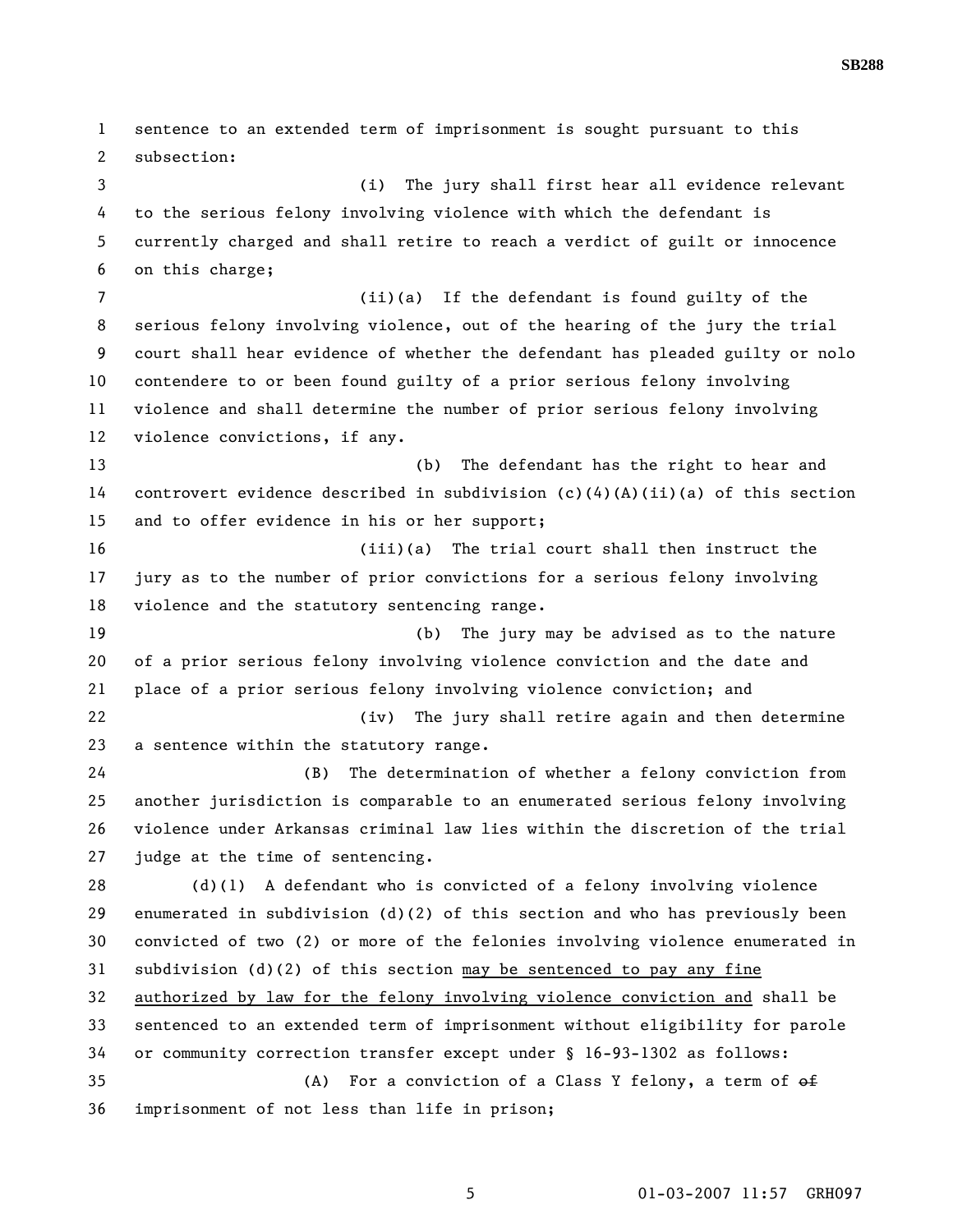1 (B) For a conviction of a Class A felony, a term of  $\theta$ 2 imprisonment of not less than forty (40) years nor more than life in prison; 3 (C) For a conviction of a Class B felony or for a 4 conviction of an unclassified felony punishable by life imprisonment, a term 5 of imprisonment of not less than thirty (30) years nor more than sixty (60) 6 years; 7 (D) For a conviction of a Class C felony, a term of  $\theta$ 8 imprisonment of not less than twenty-five (25) years nor more than forty (40) 9 years; 10 (E) For a conviction of a Class D felony, a term of 11 imprisonment of not less than twenty (20) years nor more than forty (40) 12 years; and 13 (F) For a conviction of an unclassified felony punishable 14 by less than life imprisonment, a term of imprisonment not more than three 15 (3) times the maximum sentence for the unclassified felony offense. 16 (2) As used in this subsection, "felony involving violence" 17 means: 18 (A) Any of the following felonies: 19 (i) Murder in the first degree, § 5-10-102; 20 (ii) Murder in the second degree, § 5-10-103; 21 (iii) Kidnapping, § 5-11-102; 22 (iv) Aggravated robbery, § 5-12-103; 23 (v) Rape, § 5-14-103; 24 (vi) Battery in the first degree, § 5-13-201; 25 (vii) Terroristic act, § 5-13-310; 26 (viii) Sexual abuse in the first degree, § 5-14-108 27 [repealed]; 28 (ix) Violation of a minor in the first degree, § 5-29 14-120 [repealed]; 30 (x) Sexual assault in the first degree, § 5-14-124; 31 (xi) Sexual assault in the second degree, § 5-14- 32 125; 33 (xii) Domestic battering in the first degree, § 5- 34 26-303; 35 (xiii) Unlawful discharge of a firearm from a 36 vehicle, § 5-74-107;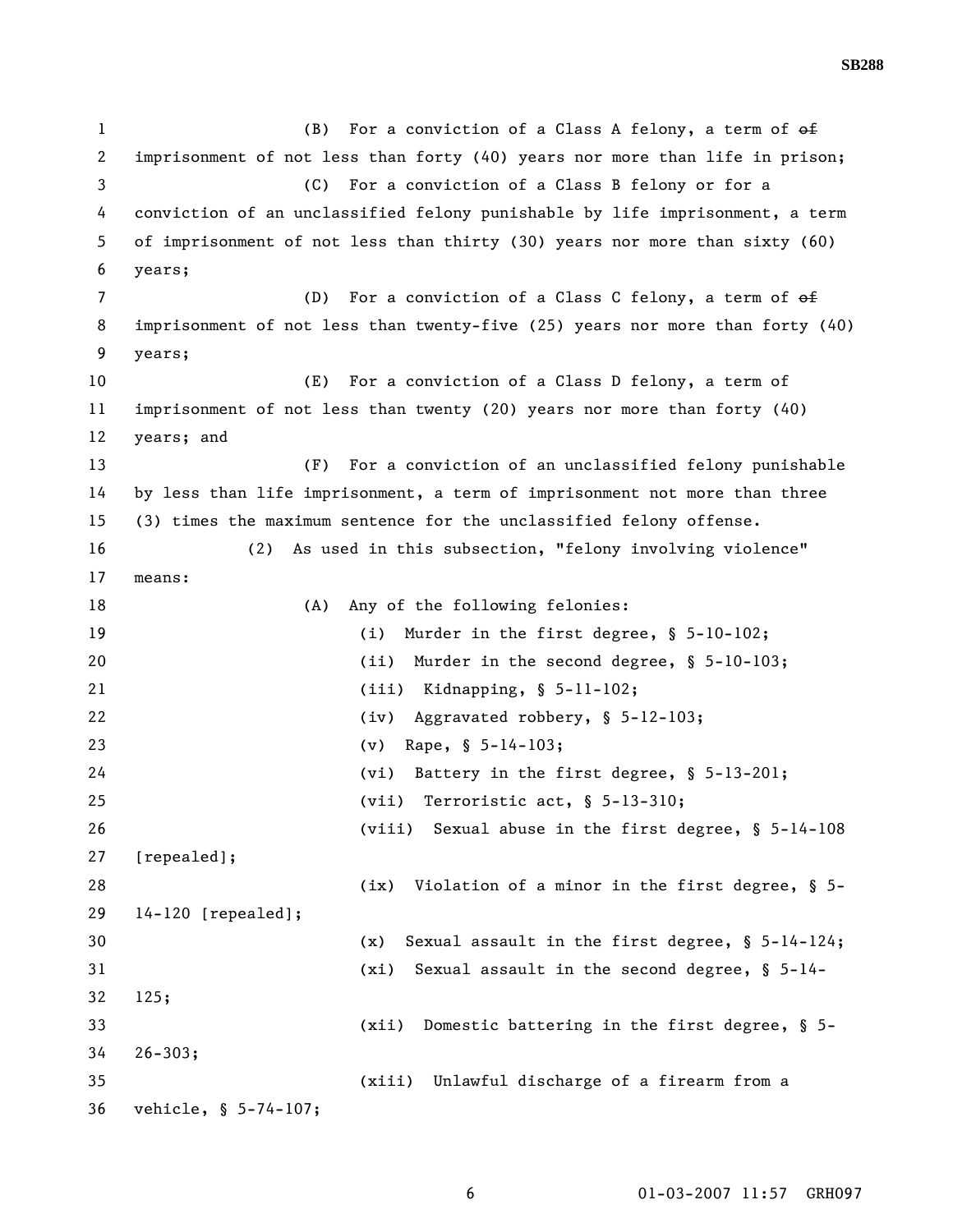**SB288** 

1 (xiv) Criminal use of prohibited weapons, § 5-73- 2 104, involving an activity making it a Class B felony; or 3 (xv) A felony attempt, solicitation, or conspiracy 4 to commit: 5 (a) Capital murder, § 5-10-101; 6 (b) Murder in the first degree, § 5-10-102; 7 (c) Murder in the second degree, § 5-10-103; 8 (d) Kidnapping, § 5-11-102; 9 (e) Aggravated robbery, § 5-12-103; 10 (f) Rape,  $\S$  5-14-103; 11 (g) Battery in the first degree, § 5-13-201; 12 or 13 (h) Domestic battering in the first degree, § 14 5-26-303; or 15 (B) A conviction of a comparable felony involving violence 16 from another jurisdiction. 17 (3)(A) The following procedure governs a trial at which a 18 sentence to an extended term of imprisonment is sought pursuant to this 19 subsection: 20 (i) The jury shall first hear all evidence relevant 21 to the felony involving violence with which the defendant is currently 22 charged and shall retire to reach a verdict of guilt or innocence on this 23 charge; 24 (ii)(a) If the defendant is found guilty of the 25 felony involving violence, out of the hearing of the jury the trial court 26 shall hear evidence of whether the defendant has pleaded guilty or nolo 27 contendere to or been found guilty of two (2) or more prior felonies 28 involving violence and shall determine the number of prior felony involving 29 violence convictions, if any. 30 (b) The defendant has the right to hear and 31 controvert evidence described in subdivision (d)(3)(A)(ii)(a) of this section 32 and to offer evidence in his or her support; 33 (iii)(a) The trial court shall then instruct the 34 jury as to the number of prior felony involving violence convictions and the 35 statutory sentencing range. 36 (b) The jury may be advised as to the nature